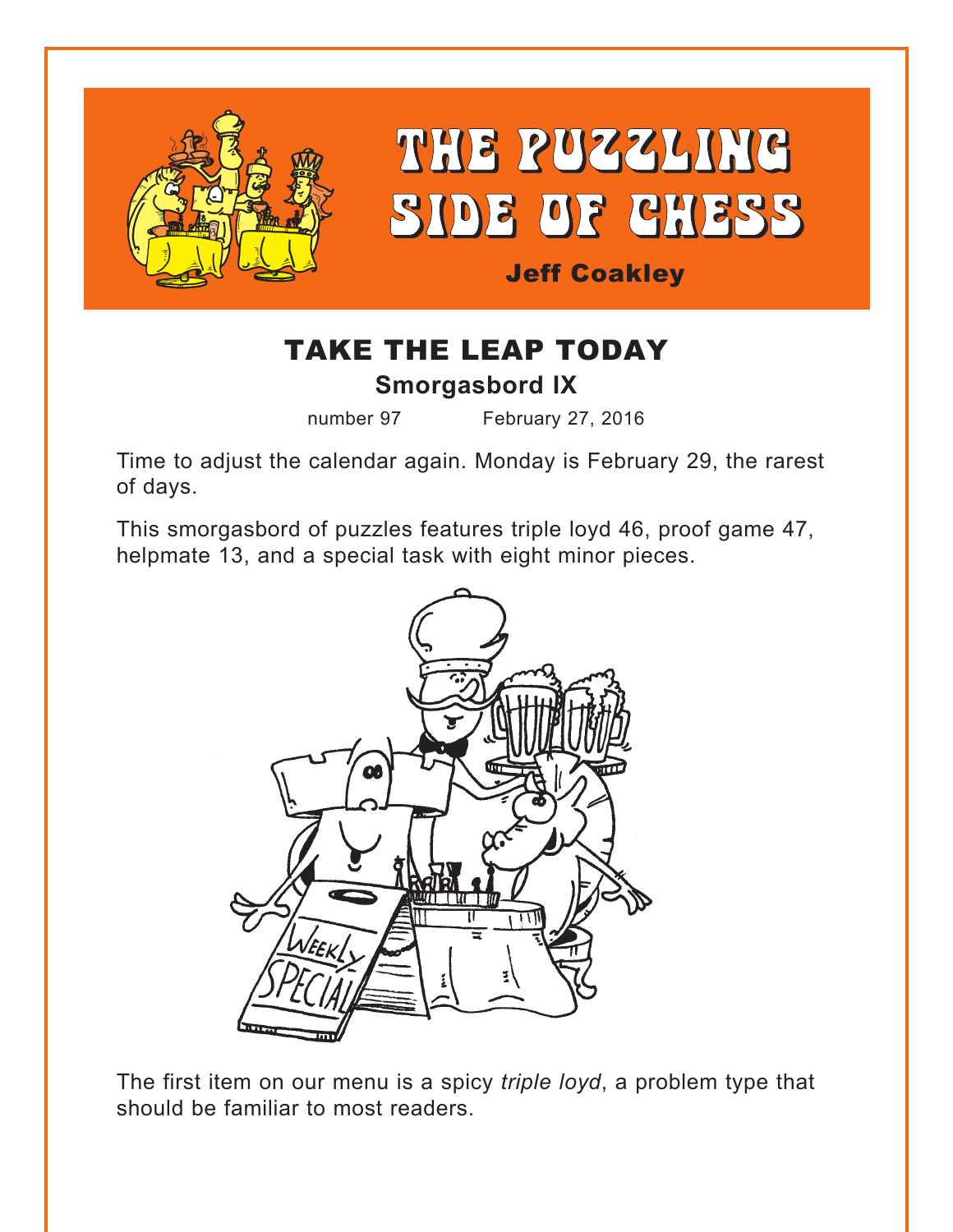### **Triple Loyd 46**

<span id="page-1-0"></span>

Place the black king on the board so that:

- A. Black is in checkmate.
- B. Black is in stalemate.
- C. White has a mate in 1.

Did you know that leap days have been added to the calendar every four years since 45 B.C.? So decreed Julius Caesar.

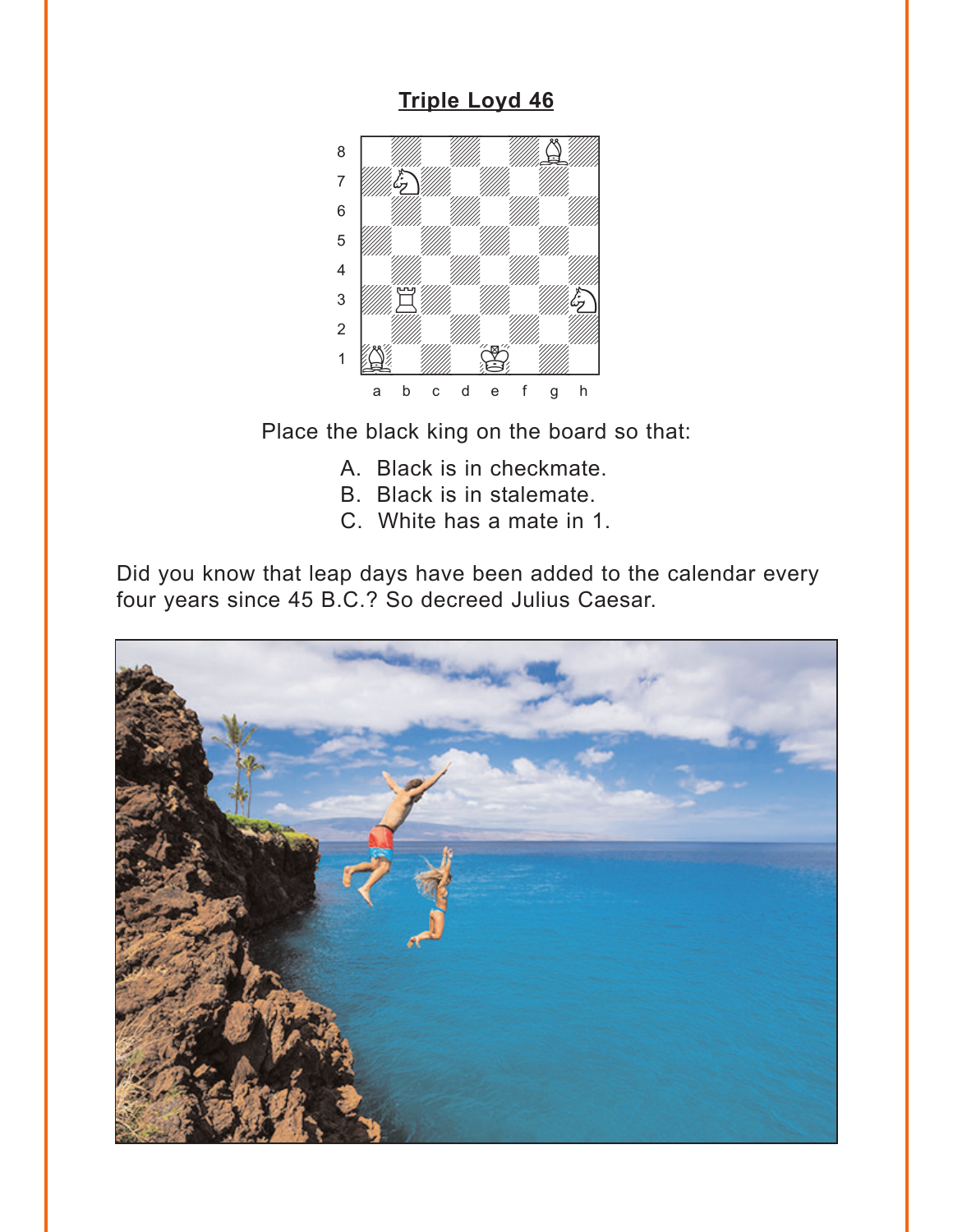<span id="page-2-0"></span>Next up is an "egalitarian attack" problem by Montreal composer François Labelle, from the recent *Chessproblems.ca Bulletin*.

## **[Eight-Minor Eight-Mover](#page-6-0)**



Place four knights and four bishops on the board so that each piece attacks exactly 8 empty squares.

The time taken for our planet to orbit the sun is 365 days, 5 hours, and 49 minutes. Or, depending on your cosmic perspective, for the sun to orbit the Earth. Without leap days, July would eventually become a winter month in the northern hemisphere. Sometime in the 28th century.

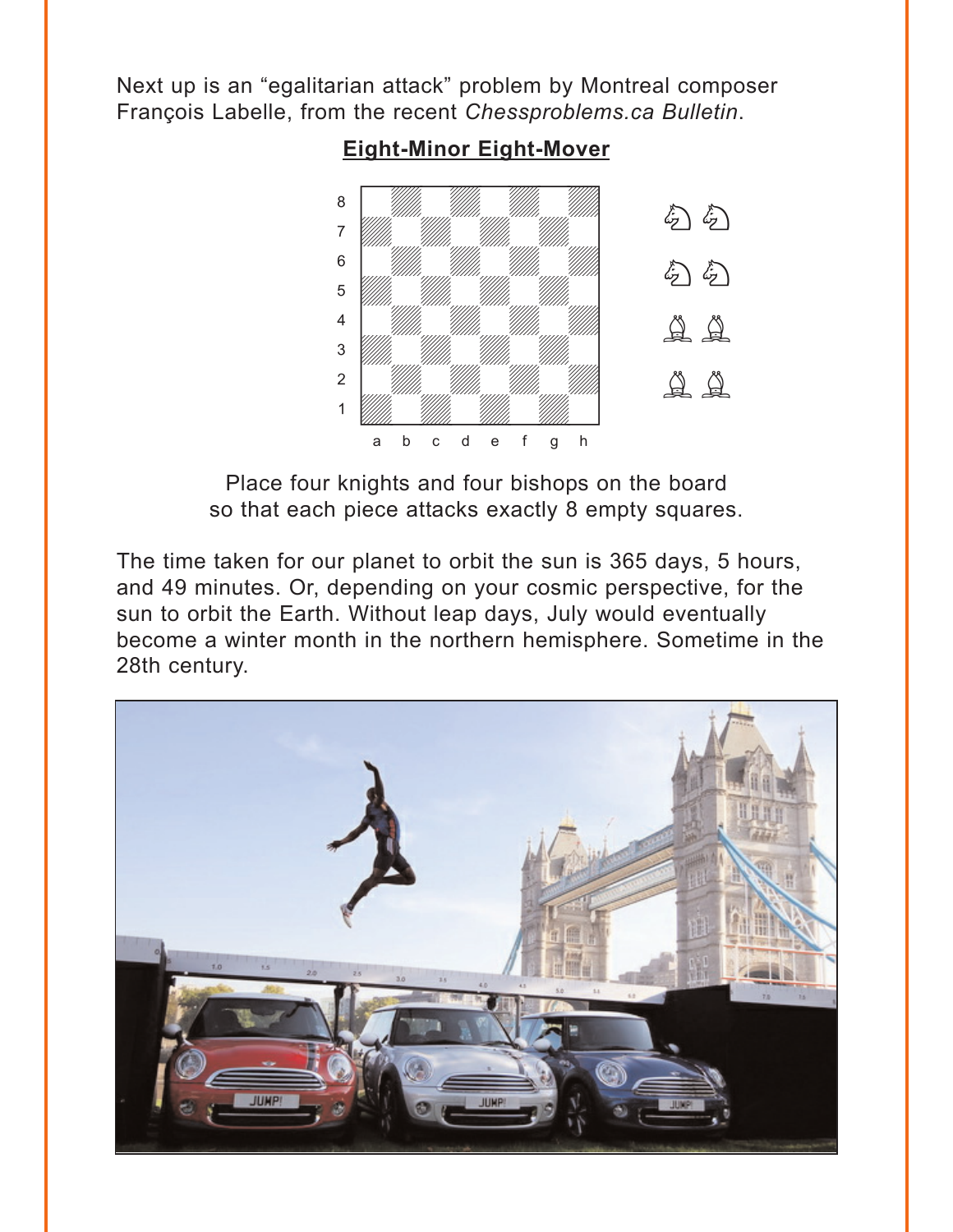<span id="page-3-0"></span>Proof Game 47 (4.0 moves)



This position, with White to play, was reached in a game after each player made exactly four moves. What were the moves?

In 1582, based on a proposal by Italian astronomer Aloysius Lilius, it was decided to skip the addition of a leap day in century years that were not multiples of 400. This change (3 skips so far) more closely aligns the calendar with the solar year, maintaining the same dates for celestial events like the summer solstice. That's why the year 2000 had a 29th of February, but 2100 will not.

An asteroid and a crater on the moon are named after Lilius.

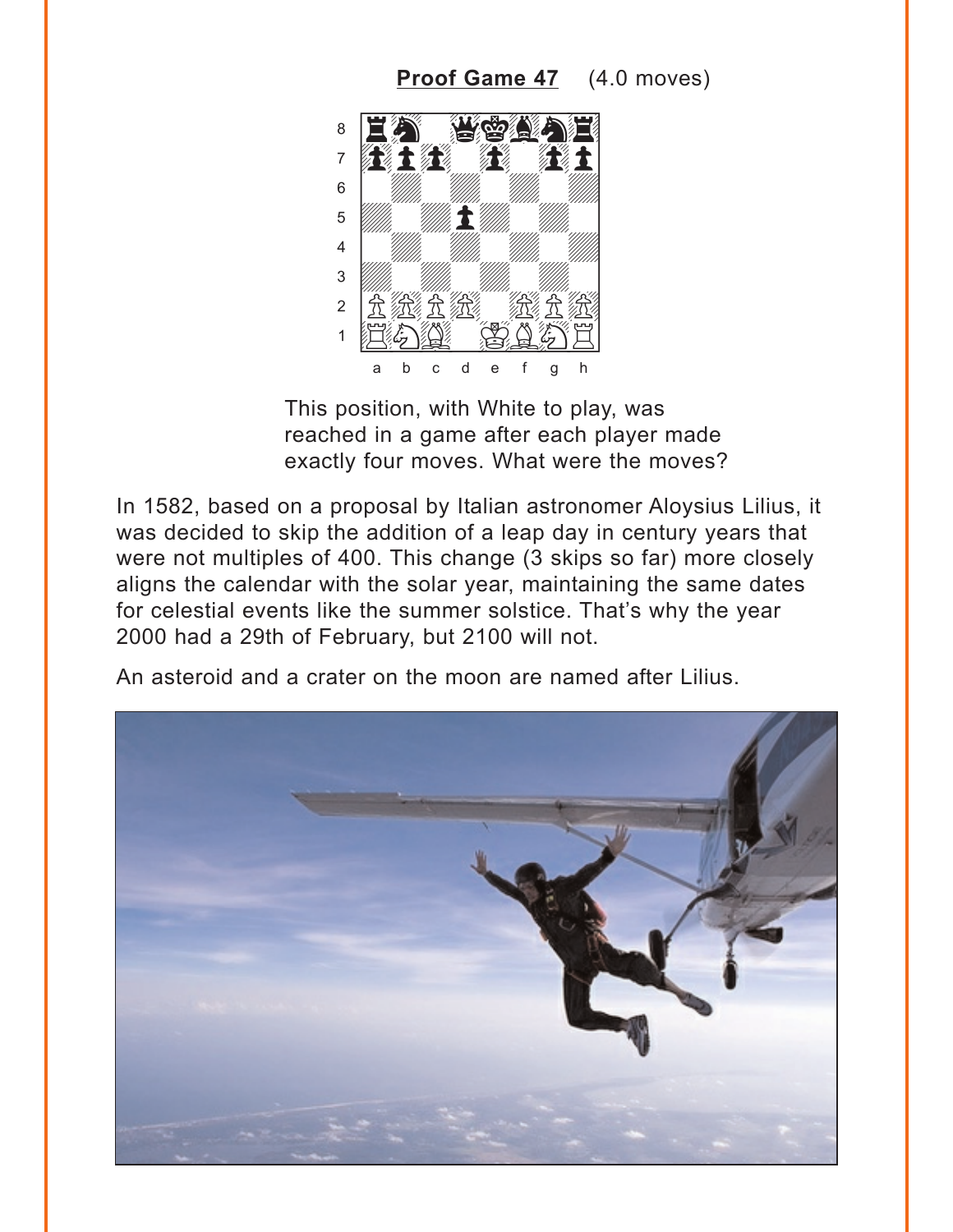<span id="page-4-0"></span>In a helpmate, Black cooperates with White to checkmate the black king. Black normally goes first.



Helpmate 13

Black moves so that White has mate in 1.

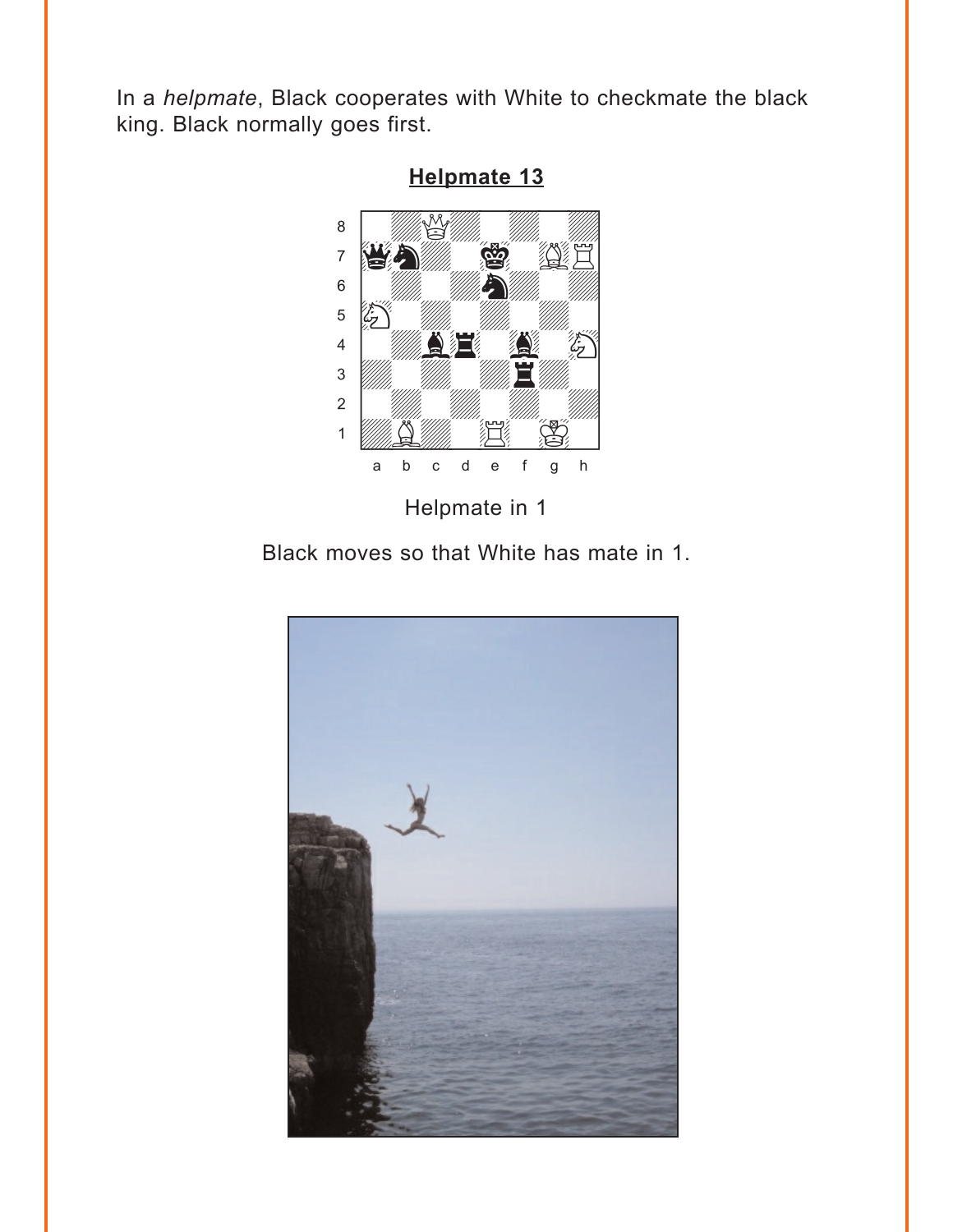# <span id="page-5-0"></span>**SOLUTIONS**

Triple loyd 45, proof game 47, helpmate 13 by J. Coakley. The first two are *Puzzling Side of Chess* originals (2016). The last is from *Winning Chess Puzzles For Kids Volume 2* (2010).

*PDF hyperlinks*. You can advance to the solution of any puzzle by clicking on the underlined title above the diagram. To return to the puzzle, click on the title above the solution diagram.



### **[Triple Loyd 46](#page-1-0)**

C. Ke4 (Nd6#)

Not sure why I called it spicy.

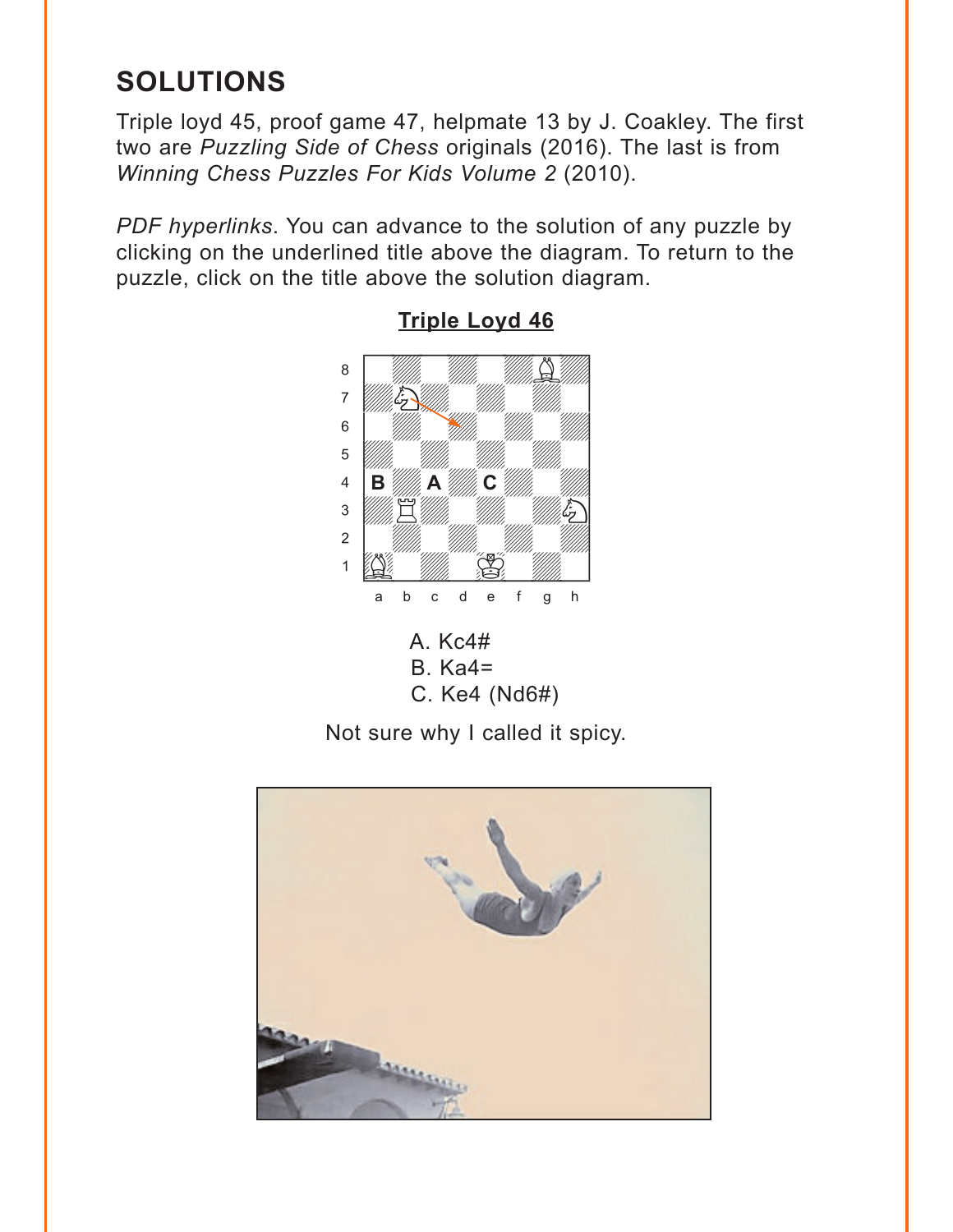### <span id="page-6-0"></span>**[Eight-Minor Eight-Mover](#page-2-0)**

François Labelle 2016 *Chessproblems.ca Bulletin*



Each piece attacks 8 empty squares.

The knights could also be placed on d3 d6 e3 e6.

For a similar puzzle, see problem 6 in column 70 (*Minor Niner*).



**[Proof Game 4](#page-3-0)7** (4.0 moves)

1.e4 d5 2.Qg4 Be6 3.Qxe6 fxe6 4.exd5 exd5 The black f-pawn on d5.